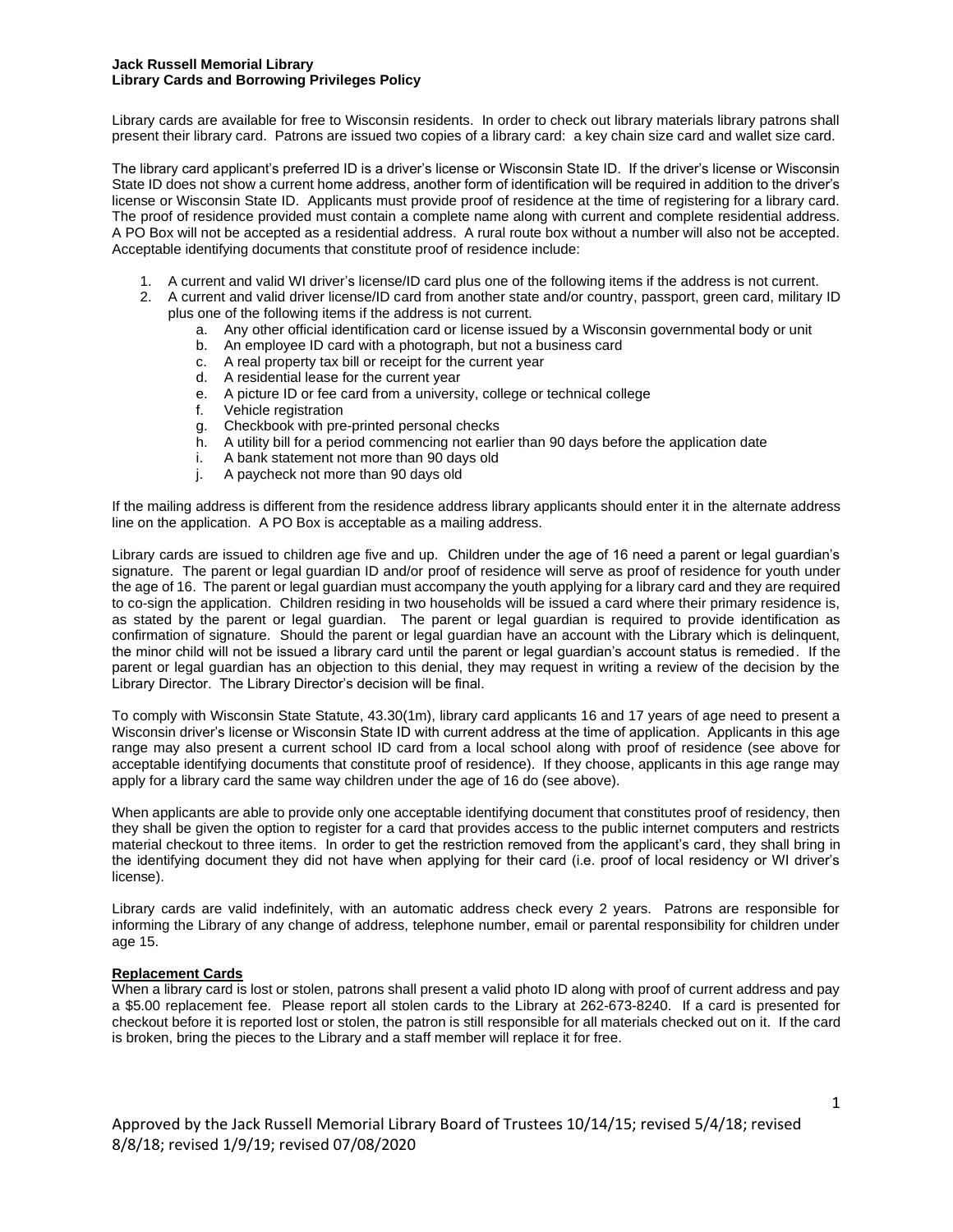## **Date Due Receipts**

Date due receipts are printed for all materials checked out at the circulation desk or the self-checkout stations. Due dates are also available online through the trio catalog. Be sure to check carefully for due dates and keep receipts handy in case there are any questions.

## **Forgotten Cards**

Patrons must present a valid library card in order to checkout library materials. If a registered patron does not have his/her library card, then the Library shall accept an alternative form of photo identification.

Acceptable forms of identification for adults aged 18 and above include identification showing their photo and current address. Patrons may bring in a combination of acceptable alternative ID's to have both photo and current address. Examples include driver's license, a state issued identification card, checkbook, utility bill, student ID, passport, or green card.

For minors without their library card, the Library will accept current school ID cards, driver's license or learners permit as alternative IDs. For minors without any acceptable alternative ID, such as elementary school aged children, Library staff shall ask for the minor's full name, home address, phone number and birthday, including year, to verify minor's identification. Library staff may refuse to accept alternative ID's.

Patrons may borrow only on their own card when using an alternative form of ID for checkout.

| <b>Type of Item</b>             | Loan<br><b>Period</b> | Fine per<br>Day |
|---------------------------------|-----------------------|-----------------|
| Adult & Young Adult Books       | 28 days               | \$.10           |
| New Adult & Young Adult Fiction | 14 days               | \$.10           |
| Children's Books                | 28 days               | \$.10           |
| DVD's***                        | 7 days                | \$1.00          |
| Non-Fiction DVD's***            | 14 days               | \$1.00          |
| TV Series on DVD***             | 14 days               | \$1.00          |
| Blu-rays***                     | 7 days                | \$1.00          |
| Books on CD                     | 28 days               | \$.10           |
| Music CD's                      | 14 days               | \$.10           |
| Magazines                       | 14 days               | \$.10           |
| Playaways                       | 28 days               | \$.10           |
| Video Games***                  | 14 days               | \$1.00          |

## **Loan Periods and Fines**

There are no grace periods. Fines are assessed the day after an item is due.

When a patron's card has reached \$10, borrowing privileges will be blocked until the fine has been paid. Fines may be paid in person during regular business hours by cash, personal check or via the Monarch catalog using a credit or debit card. Library staff cannot accept or process credit or debit cards. Any patron wishing to utilize electronic payment must access their account through the Monarch Online Catalog and make their own payments.

Patrons who have items that are overdue for longer than 56 days may also be prevented from borrowing more items until those materials have been returned and the fine paid (please see the Library's overdue materials policy). Patrons with fines will not be allowed to use another individual's library card as a way of avoiding payment of fines or using the library's public access computers.

#### **Renewals**

Items may be renewed in person, over the phone (262-673-8240), or online via the trio catalog up to two times, as long as no one else is waiting for the item. If you are renewing materials that are due the day you are renewing them online via the trio catalog, items must be renewed by 11:59pm/CST to avoid overdue charges.

### **Holds on Items**

Items placed on hold via the Monarch catalog are available for pickup at the library's circulation desk. Holds may be placed on all library materials via in-person at the library, via phone with a staff member or online in the Monarch catalog. Patrons need to have a library card in good standing and a pin number. Pin numbers are assigned at the time of application. JRML staff does not have access to pin numbers. Patrons who do not know their pin number may call the library to have is reset via phone during regular business hours or reset it online through the Monarch Catalog via the My Account link.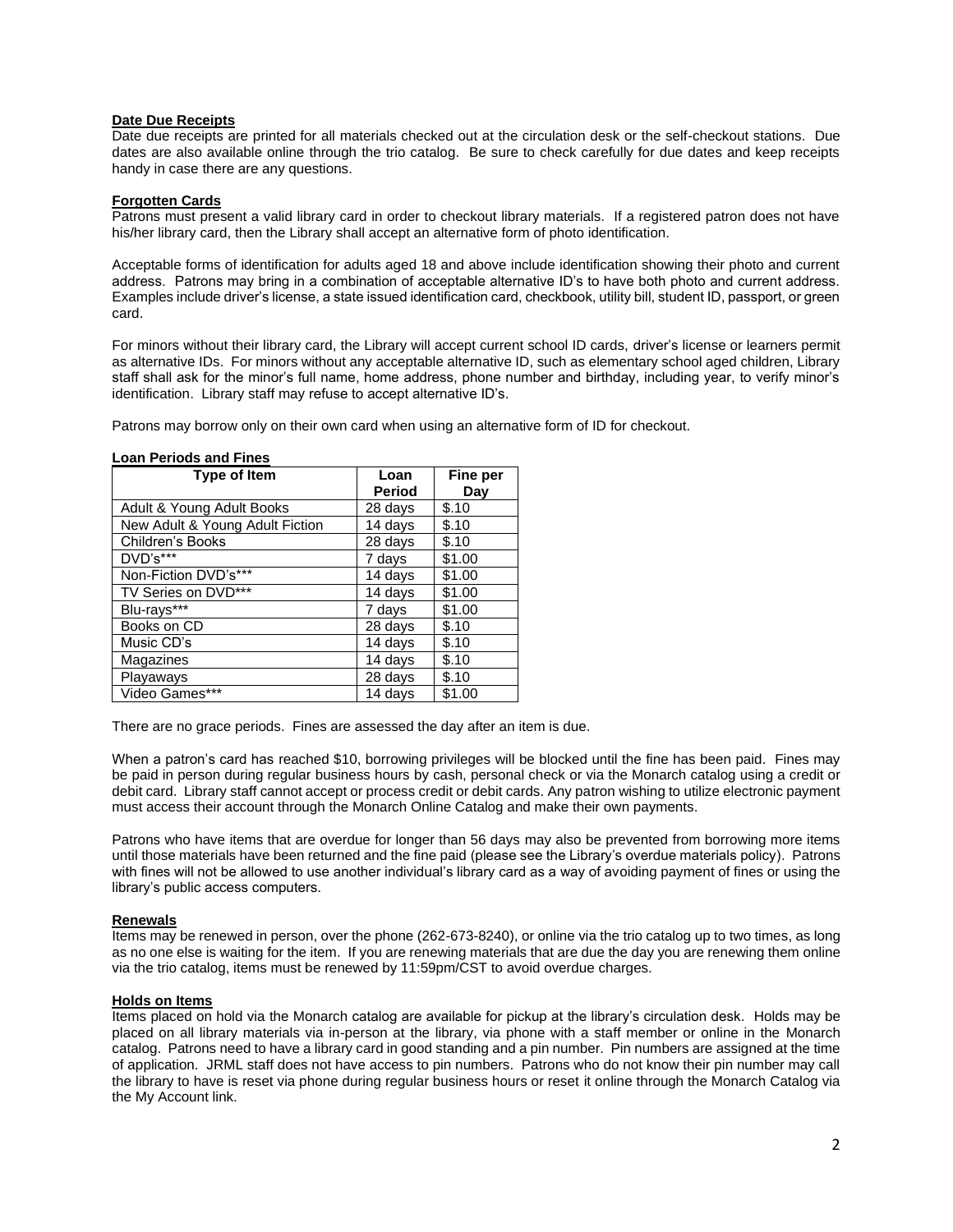When materials become available patrons have the option to be notified either by phone or email. Notices for hold pick up are sent out once per day. Items are held for seven days from the date the patron is notified. When an item is not picked up, it will be sent back to the owning library or onto the next patron in cases where there is a waiting list. A new hold may be placed on the item but the patron will go to the bottom of the existing holds list.

When picking up items that are on hold, for the patron's protection and to comply with Wisconsin State Statute, 43.30(1m), the card in which the item was placed on hold must be presented. This means that when a husband wants to pick up his wife's holds, he must present her card and vice versa. The same is true for parents wanting to pick up holds on their children's cards.

Hold N Go contactless pickup for items placed on hold is available during regular business hours. It can be set-up through the myLIBRO app or by calling the library to setup an appointment. Pickup is limited to items which were previously requested and is unavailable without a reservation. Library patrons using this service accept financial responsibility for all materials checked out to their library card, regardless of whether they successfully pick up materials. Items will remain on the hold n go shelf for 24 hours after the appointment as a courtesy

# **Interlibrary Loan**

Materials not available in the Library or via the trio catalog may be borrowed from another library. There is currently no fee for this service. Library users are limited to five (5) active interlibrary loan (loans from libraries outside of Monarch) requests at a time. Interlibrary Loan staff may make exceptions to these limits in special circumstances. To place an interlibrary loan, please visit the reference desk or call 262-673-8240.

# **Returning Items**

There are several ways items may be returned to the Library. There is a materials return located inside the Library which is open during regular business hours. On the East side of the building is a drive thru materials return conveniently open 24 hours a day, seven days a week. Materials returned in the drive thru before the library opens to the public are considered returned the previous open day.

Items may also be returned to any public library in Dodge, Ozaukee, Sheboygan or Washington County. Please note that items returned to public libraries outside of the above mentioned counties may be subject to late fees.

### **Lost and Damaged Items**

Minor damages to library materials that do not affect the enjoyment or operation of the items by other patrons shall be assessed a minimum fee of \$3.00. Examples of such damages are: ripped covers, a single torn page, minor scribbling, damaged lock on DVD case, etc….

Major damage to a library item that renders the item unusable to other patrons shall be charged the full replacement cost of the damaged item plus a \$5.00 processing fee. The processing fee covers the labor and supply costs necessary to make the item "shelf-ready" for patron use. Examples of such damages are: water or other liquid damage, animal or child chewing/tearing, ripped or torn covers and/or pages, warping, broken spines, etc.

When a library item has been lost or damaged beyond repair, the borrowing patron or their guardian, shall be held responsible for that item's current replacement value. The Library's cost is the actual cost of the item plus a \$5.00 processing fee. Costs for replacement can be found in the item record. Please call the Library for specific details.

The Library does not accept replacement items as substitution for lost or damaged items in lieu of paying for the item. The patron is responsible for the cost of the item plus the processing fee.

### **Incomplete returns**

Patrons who accidentally return an item without a DVD, Blu-ray or CD, forget to include a map with a travel guide, etc… shall be notified via telephone that the material is missing. Patrons are asked to return the missing piece(s) as soon as possible. Fines will not be charged while the Library waits for the piece(s) to be returned. Reminder calls will be made however, after 30 days of waiting for the piece(s) to be returned, the Library shall consider the item to be lost and bill the patron for the cost of them item plus a \$5.00 processing fee.

#### **Damage/Missing materials fees (when not charging for replacement) are as follows:**

| Missing tray from DVD or CD cases                      | \$3.00 |
|--------------------------------------------------------|--------|
| Missing or damaged lock from DVD, CD or Playaway Cases | \$3.00 |
| Damaged or Lost DVD, CD or Playaway Cases              | \$5.00 |
| Removed or damaged RFID Tag                            | \$3.00 |
| Removed or damaged barcode                             | \$3.00 |